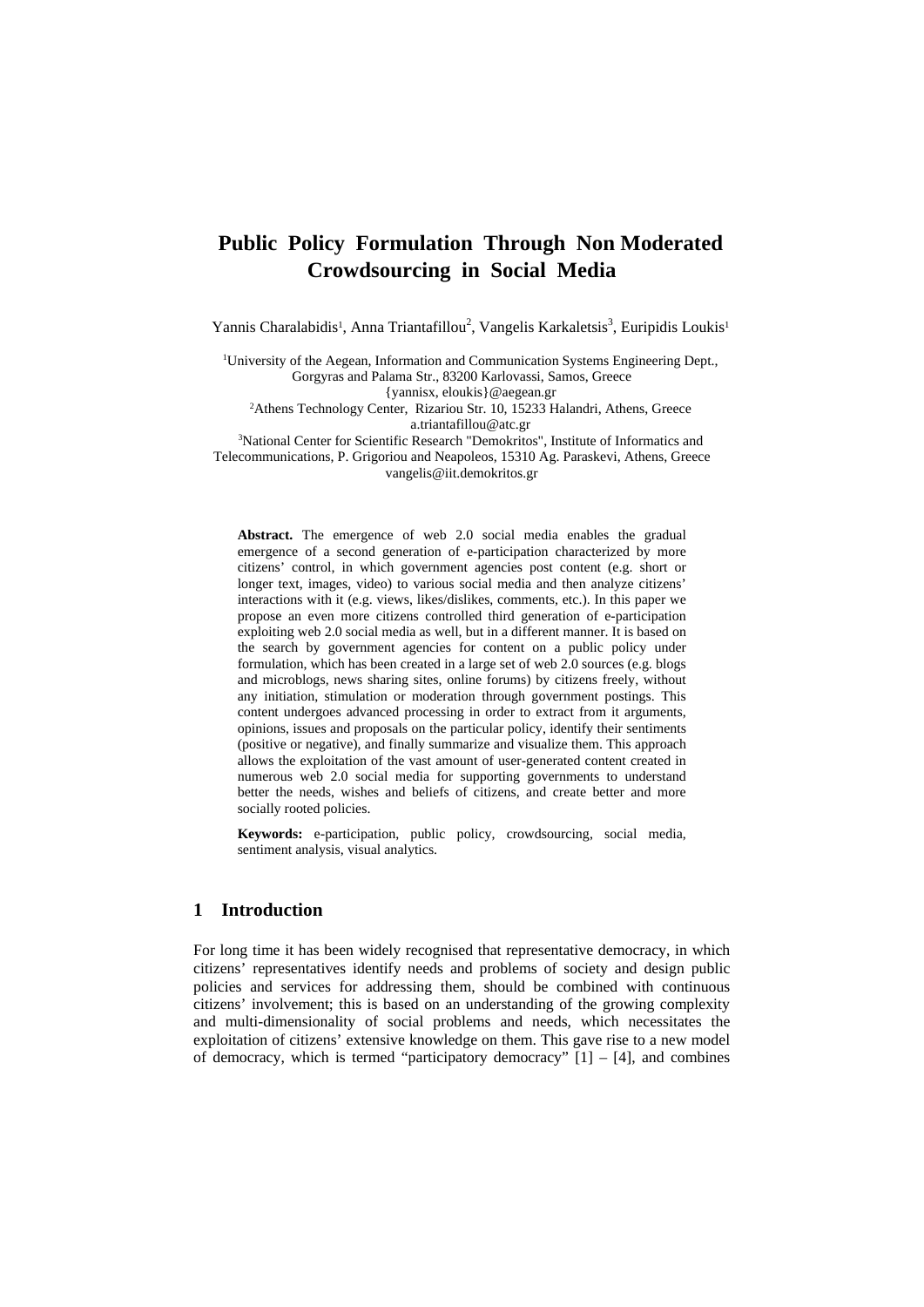decision making by citizens' representatives with citizens' participation, with the latter not replacing but supporting and enhancing the former. Row and Frewer [5] define public participation as 'the practice of consulting and involving members of the public in the agenda-setting, decision-making and policy forming activities of organizations or institutions responsible for policy development'. Many governments all over the world have shown consistent interest in and made considerable efforts for enabling the participation of citizens in the formulation of public policiesthrough various mechanisms and channels [6] – [8]. We can distinguish three main motivations of government for this: to produce better quality policies (proportionality and fairness), to build trustand gain acceptance of policy-making processes (awareness and consensus-building), and to shareresponsibility for policy-making (inclusion and participation).

The development and increasing penetration of information and communication technologies (ICT), and the Internet in particular, provides an efficient and inclusive channel for the extensive application of the above principles. This gave rise to the development of electronic participation (e-participation) [9] – [13]. According to the OECD [10] e-participationis defined as the use of ICTs for supporting the provision of information to the citizens concerning government activities and public policies, the consultation with the citizens and also their active participation. However, the first generation of e-participation has been highly government-controlled, based on official websites of government agencies, which defined and controlled the topics and rules of all electronic discussions taking place there. The use of these official e-participation spaces by the citizens has been in general limited and below the initial expectations [14]; most of these officiale-participation spaces were largely unknown to the general public due to the highcosts of promotion and the slow pace of dissemination, while the topics dealt with were sometimes distant from people's daily problems and priorities, sothat content contributions by non-experts was inhibited.

The emergence of the new Web 2.0 social media enables the gradual emergence of a second generation of e-participation,taking place in popular social media where citizens choose to discuss and generate content, which is characterized by less government control and more citizens' control. In this new paradigm of eparticipation government agencies post content (e.g. short or longer text, images, video) to various social media on their policies under formulation or implementation, and then collect and analyze citizens' interactions with it (e.g. views, comments, likes/dislikes, retransmissions, etc.). Therefore, in this second generation of eparticipation governments continue defining and controlling the discussion topics to some extent (through making postings and initiating discussions on the topics they choose), but do not control the rules of the discussion (which are the ones defined by the social media). It has been widely recognised that governments have to exploit the numerous users-driven Web 2.0 virtual spaces, which have been launched through citizens' initiatives with dramatic success in terms of adoption and usage, for widening and enhancing e-participation.In many of these social media there is already significant 'bottom-up' political activity initiated by the citizens and not by government agencies  $[15] - [18]$ . Many political discussions are taking place there, political information and news are exchanged and propagated, and also off-line political events and initiatives (e.g. movements, demonstrations) are organized and promoted. For these reasons some governments have already started adopting this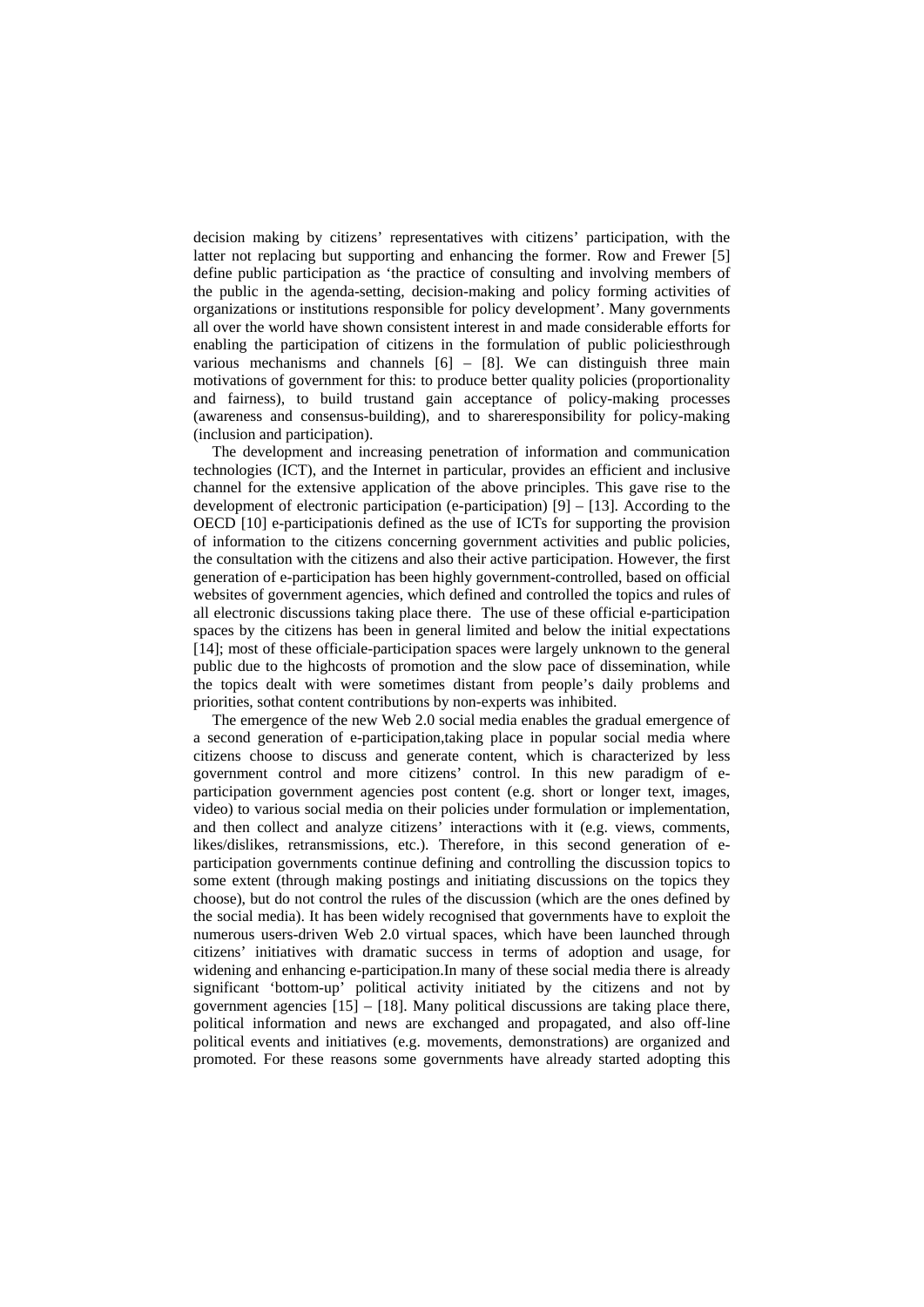new e-participation paradigm and exploiting social media (e.g. Facebook, Youtube, Twitter, Blogger, etc.) in many different domains of government, including public participation  $[19] - [22]$ .

In this paper we propose an even more citizens driven andcontrolled third generation of e-participation, which again exploits web 2.0 social media, but in a different way than the second generation.It is based initially on the search by government agencies for content on a public policy under formulation, which has been created in numerous web 2.0 sources (e.g. blogs and microblogs, news sharing sites, online forums, etc.) by citizens freely, without any initiation, stimulation or moderation through government postings. This content then undergoes linguistic processing and semantic analysis in order to extract from it opinions, arguments,issues and proposals on the particular policy, identify their polarity (positive or negative), and finally summarize and visualize them. This approach allows the exploitation of the vast amount of user-generated content that is created in numerous web 2.0 social media, in order to supporting governments in understanding better the needs, wishes and beliefs of citizens, and creating better and more socially rooted policies. In this third generation of e-participation governments control neither the discussion topic (they simply 'listen' what topics and issues are mentioned by citizens in a broad policy area, which correspond to needs and problems that citizens, and not governments, identify), nor the discussion rules (they accept the ones defined by the various social media they exploit). The research presented in this paper has been conducted as part of the research project NOMAD ('Policy Formulation and Validation through nonmoderated crowdsourcing', which is partially funded by the 'ICT for Governance and Policy Modelling' research initiative of the European Commission.

The paper is structured in five sections. In section 2 the theoretical foundations of the proposed methodology are outlined. Then in section 3 the methodology is described, while in section 4 is presented the technological architecture of the ICT platform that will support this methodology. Finally, section 5 summarizes the conclusions and proposes future research directions.

# **2 Theoretical Foundations**

In this section the theoretical foundations of the proposed methodologyare outlined: a) bottom-up public policy formulation (in 2.1), and b) crowdsourcing (in 2.2).

#### **2.1 Bottom-up Public Policy Formulation**

The formulation of public policies for addressing problems and needs of society has been traditionally a top-down process. Governments and citizens' representatives have had the main role in identifying needs and problems of society and designing public policies and services for addressing them. The participatory democracy and public participation ideas gave some role to the citizens, who are provided some information on government activities and policies, and are asked to participate in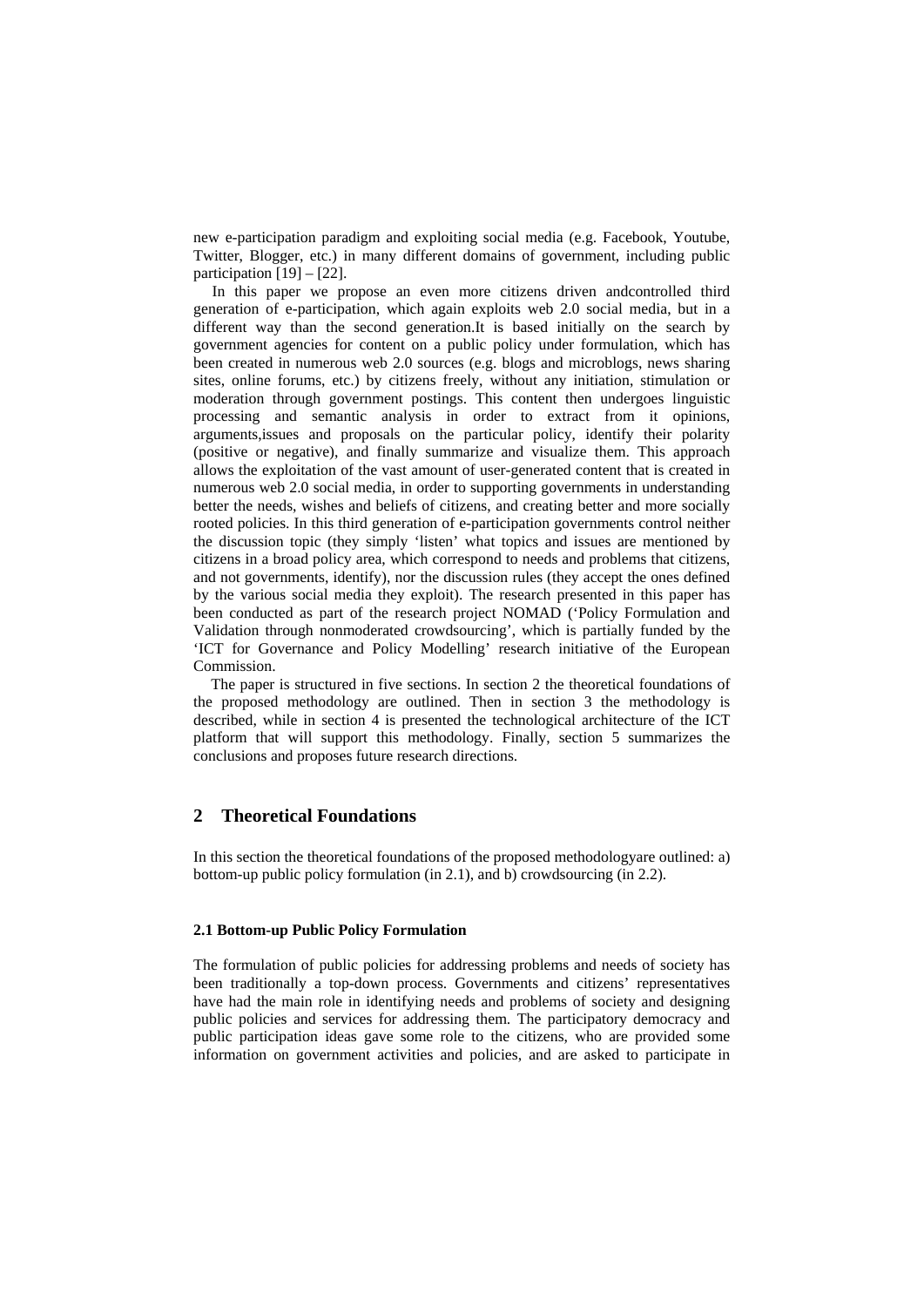consultations and contribute through opinions and responses on issues and questions defined by government. According to OECD  $[6] - [8]$  the development of public participation includes three stages. The first two of them are:

- Information Provision, which establishes an 'one-way relation' between government and citizens, in which government produces and delivers information to be used by citizens.

- Consultation, which establishes an asymmetric 'two-way relation' between the government and the citizens, in which citizens provide views and feedback to government on issues and questions that government has previously defined.

These first two stages of public participation have a strong top-down orientation, and are fully controlled and initiated by government agencies. However, according to the above OECD reports (which are based on the experience of its numerous member countries), they can be followed (depending on the whole political context) by a third stage termed as 'Active participation', in which a more symmetric 'two-way relation' between government and citizens is established. In this stage citizens have a wider role in proposing new policy options and discussion topic, in addition to the ones proposed by government, and in shaping the policy dialogue in general, though the government still has the responsibility for the final decisions. This form of public participation is less government controlled, and can result in bottom-up public policies formulation providing significant benefits: it can provide new fresh ideas concerning needs and problems of society, ways of addressing them, advantages and disadvantages of the latter, and lead to the identification of cultural, social and economic changes that require government action, and to overcoming obsolete government agencies stereotypes in understanding social problems and needs and designing solutions.

According to the corresponding OECD reports on e-participation [9] – [10], the development of e-participation follows a similar trajectory. Its first two stages have a strong top-down orientation, aiming to support through ICT, and especially exploiting the Internet, the provision of information to the citizens on government activities and policies, and the consultation with the citizens on issues and questions defined by government. However, its third stage has a bottom-up orientation and focuses on supporting and facilitating a more active participation of citizens, through online tools and discussion formats which enable them to set the agenda for discussion (e.g. raise new issues that have to be discussed, in addition to the ones raised by the government), submit their own proposals and policy options and in general shape the final outcomes. Similarly, United Nations [23] – [24] suggest a three-step plan for enhancing eParticipation, which includes: (a) increasing e-information provision to citizens for decision making, (b) enhancing e-consultation for deliberative and participatory processes (both these steps having a top-down orientation) and (c) supporting e-decision making by increasing the input of citizens in decision making (this step having a bottom-up orientation).

This bottom-up dimension of e-participation and policy formulation, despite the abovementioned benefits it provides, is the least exploited and explored. Only some types of ICT tools having been investigated for this purpose, such as e-petition spaces (in which citizens can enter petitions concerning new government actions (e.g. services, programs, regulations) to the government or parliament, and solicit support and signatures) [25] – [26], electronic discussion groups supporting the development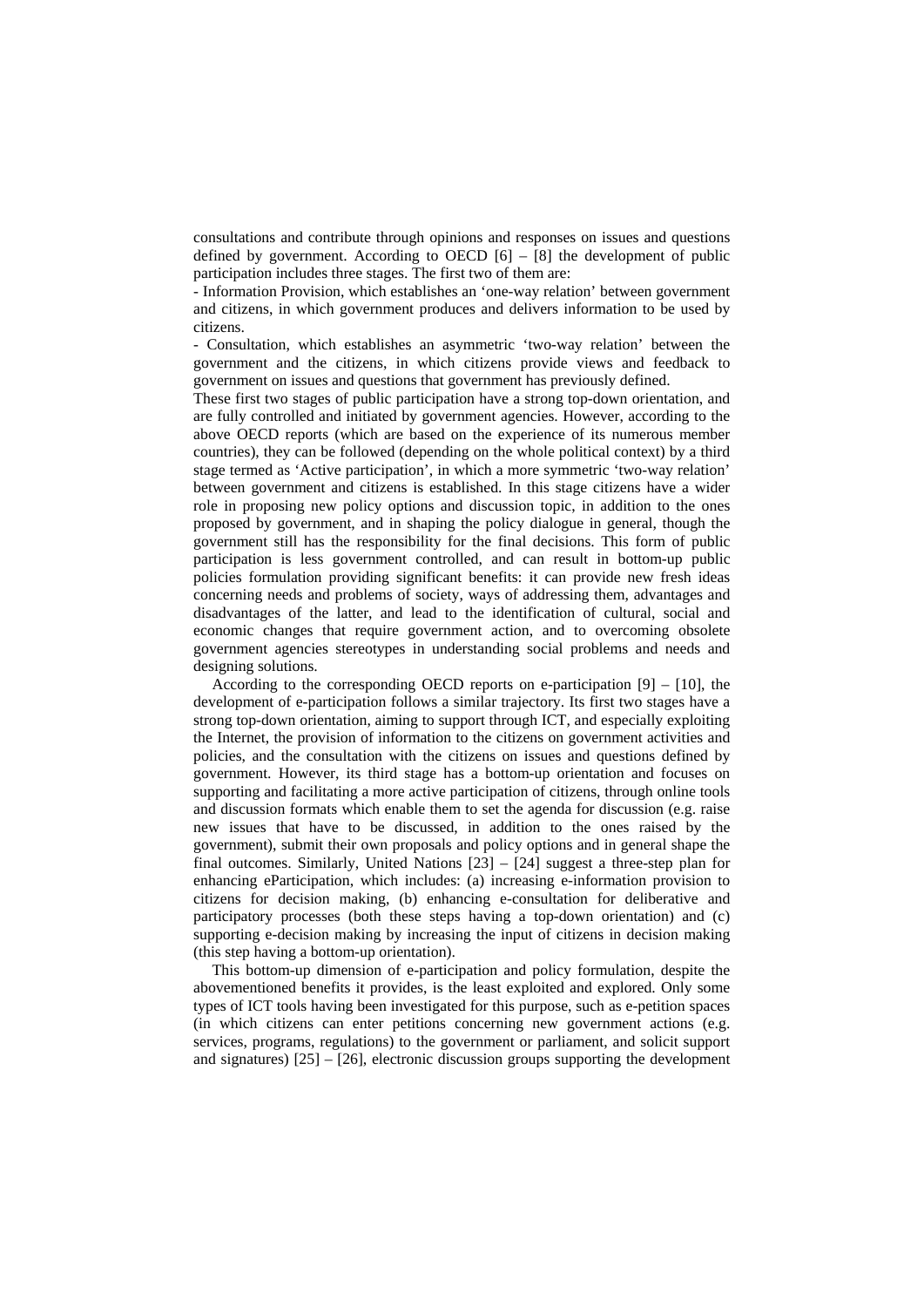of new policy options and the deliberation on them and online referenda. Also, the analysis of e-participation initiatives of many countries has shown that they focus mainly on e-information provision and e-consultation (i.e. on top-down oriented eparticipation and policy formulation), and much less on the electronic support of citizens public policy related initiatives (i.e. bottom-up oriented e-participation and policy formulation) [27] – [28]. The methodology proposed in this paper contributes to filling this gap, as it allows the exploitation of user-generated content created freely by citizens in numerous web 2.0 social media on a public policy under formulation, without any government initiation or stimulation, in order to identify relevant needs, problems, proposed government actions, and also advantages and disadvantages of the latter.

#### **2.2 Crowdsourcing**

While previously thedesign and problem solving activities of firms were regarded as tasks performed exclusively by highly knowledgeable professionals, recent literature argues that these critical tasks can be performed even better by large, diverse and pluralistic teams of less knowledgeable individuals, giving rise to new distributed group-based multi-disciplinary design and problem solving practices [29]. The capability of a large network of people, termed as 'crowd', networked throughweb technologies, to perform difficult design and problem solving activities is gradually recognized by management researchers and practitioners.This is referred to as 'collective intelligence', which is defined as a 'form of universally distributed intelligence, constantlyenhanced, coordinated in real time, and resulting in the effective mobilization of skills' [30]. Since 'no one knows everything, everyone knows something,[and] all knowledge resides in humanity' [30], digitization and communication technologiesmust become central in this coordination of far-flung genius. In [31] and [32] are described and analyzed several cases of crowd wisdom at work, which results in successful solutionsemerging from a large body of solvers. Based on the analysis of such cases [32] finds that 'under the right circumstances, groups are remarkablyintelligent, and are often smarter than the smartest people in them'.This is due to the diversity of opinion, independence, decentralization and aggregation that characterize such a crowd.

These ideas lead to the emergence of crowdsourcing, which is defined by J. Howe, one the pioneers of this domain, as 'the act of a company or institution taking a function onceperformed by employees andoutsourcing it to an undefined (and generally large) network of peoplein the form of an open call. This can take the form of peer-production (when the job is performedcollaboratively), but is also often undertaken by sole individuals' [33]. Another practical definition of crowdsourcing by D. Brabham is 'a new web-based business model that harnesses the creative solutions of a distributed network of individuals', in order to exploit 'collective wisdom' and mine fresh ideas from large numbers of individuals [32].

Crowdsourcing has started being applied initially in the creative and design industries, and then it expanded into other industries, for solving both mundane and highly complex tasks. It gradually becomes a usefulmethod for attracting an interested, motivated group of individuals, which can provide solutions superior in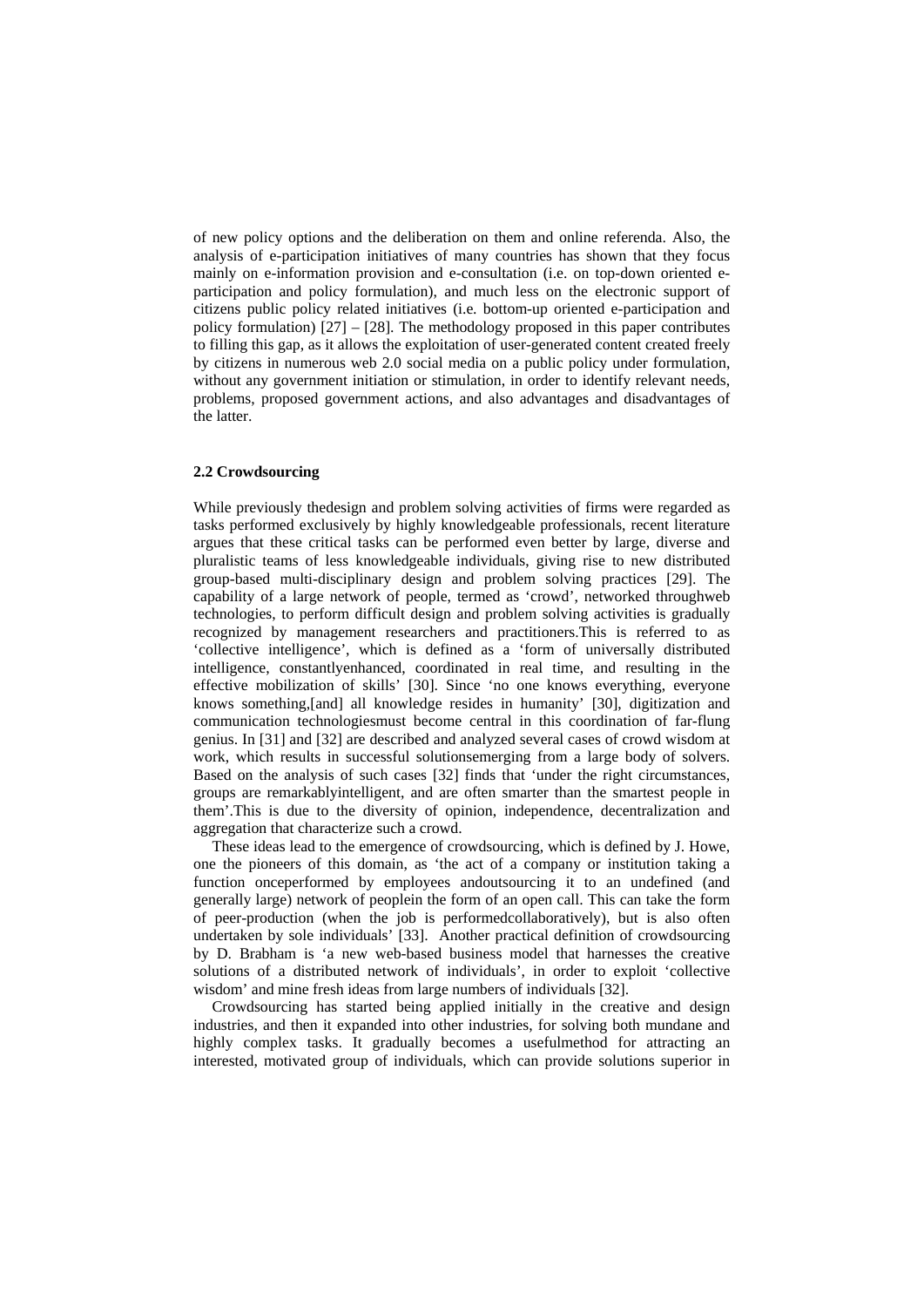quality and quantity to those produced by highly knowledgeable professionals. As reported by several case studies  $[31] - [34]$  such a crowd can solvescientific problems that big corporate R&D groups cannot solve, outperform in-house experienced geophysicists of mining companies, design original t-shirts resulting in very high sales, and producehighly successful commercials and fresh stock photography against a strong competitionfrom professional firms. These success stories indicate that the crowd, at least in some design and problem solving activities and under appropriate circumstances, can outperform the traditional industry faster and cheaper. This can result in a paradigm shift and new design and problem solving practices in many industries.

Limited research has been conducted on crowdsourcing, which is mainly descriptive, presenting mainly success stories of using this approach for performing design and problem solving tasks. However, there are some studies attempting to generalize and identify trends and patterns in this area. A typical example is the study presented in [34], which, based on the analysis of several case studies, identifies four dominantcrowdsourcing types/approaches: i) the knowledge discovery and managementapproach (= an organization tasks crowdwith finding and reporting information and knowledge on a particular topic), ii) the broadcast search approach  $(=$ an organization tries to find somebody who has experience with solving a rather narrow and rare empirical problem), iii) the peer-vetted creative production approach (= an organization tasks crowdwith creating and selectingcreative ideas), and iv) distributed human intelligence tasking (= an organization tasks crowdwith analyzing largeamounts of information). Also, there are some studies that aim to develop methodologies for the practical application of crowdsourcing in various types of organizations, and for the motivation of individuals to participate [35] – [37].

Though crowdsourcing ideas have been applied initially in the private sector, it is interesting and useful to investigate their applicability in the public sector. There are some first studies concluding that government organizations can apply these ideas, and use 'citizen-sourcing' for collecting information on citizens' needs and for the solution of difficult problems [38] – [43]. According to [38] traditionally government agencies provide services to citizens, who consume them without questioning about them or taking part in decisions that led to their design and provision; social media can drive and facilitate new paradigms of government services design based on citizens-sourcing, in which citizens' roles change, so that government become a consumer to whom citizens provide information, knowledge or even useful professional services. Citizen-sourcing can lead to the application of open innovation ideas in the public sector [34], and gradually result in 'co-production' of public services by government and citizens in cooperation [30].

This paper makes a contribution in this direction, presenting a methodology for the application of crowdsourcing by government agencies, which followsthe first of the abovementioned crowdsourcing approaches proposed by [34](discovery and reporting of information and knowledgeon a public policy under formulation). An innovative feature of the proposed methodology is that it supports an 'extended crowdsourcing', which extends even before the 'open call' for information, knowledge and solutions for a particular topic or issue that characterizes crowdsourcing (see the abovementioned definition of it in [33]), having both 'passive' (non-moderated) and 'active' (moderated) components. In particular, it includes initially a search for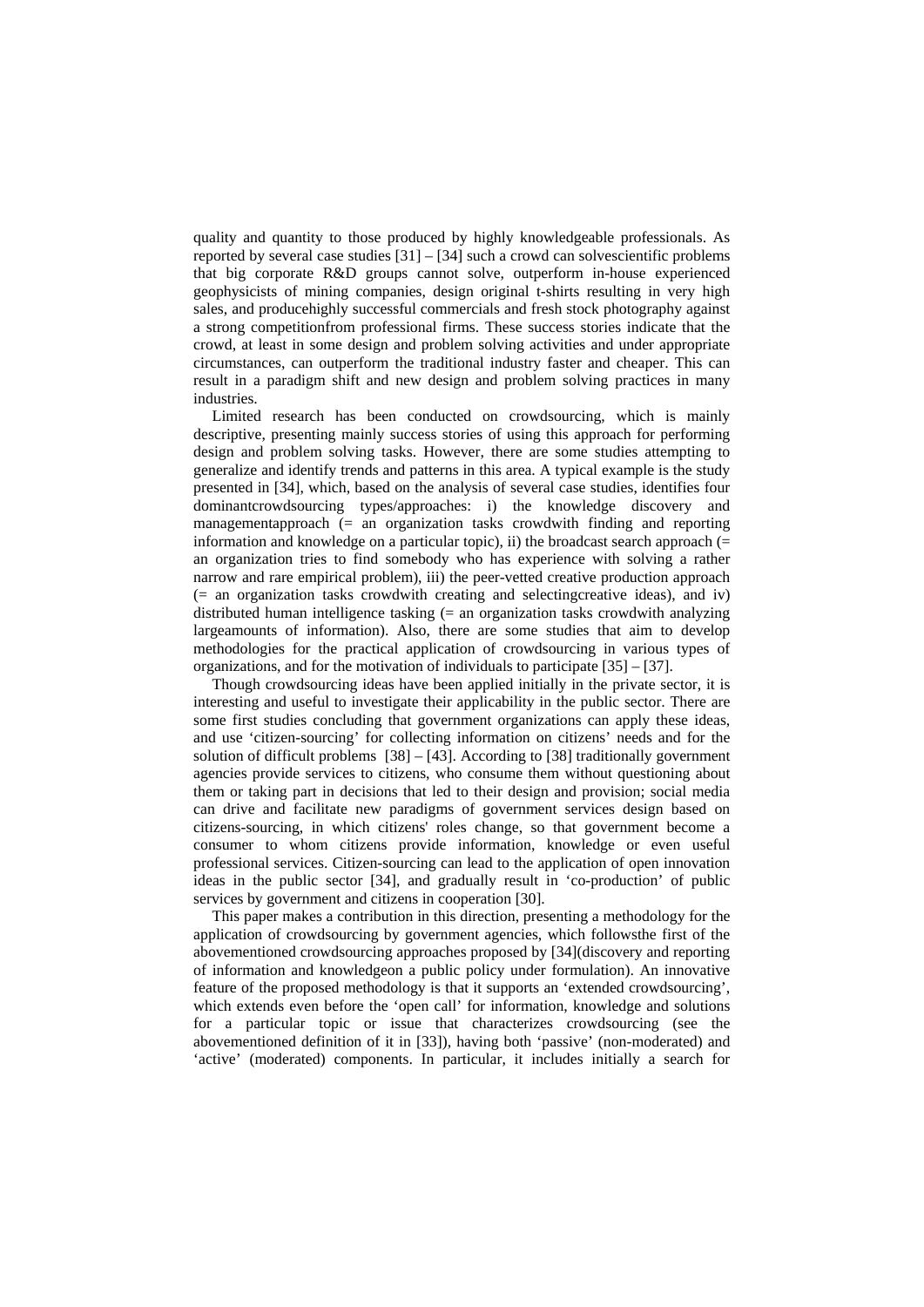relevant content on a public policy under formulation, which has been created in numerous web 2.0 sources (e.g. blogs and microblogs, news sharing sites, online forums, etc.) by citizens freely, without any initiation, stimulation or moderation through government postings (= passive crowdsourcing). Based on the advanced processing and analysis of this content some first conclusions on the needs, issues, opinions, proposals and arguments of citizens on this public policy under formulation, which will provide a basis for an 'open call'  $(=$  active crowdsourcing), having the form of postings to various social media, that solicits citizens' interactions (e.g. likes/dislikes) or comments (e.g. remarks, opinions, positions, proposals) on more specific topics and questions.

# **3 Methodology Description**

The proposed methodology includes four stages (Figure 1), whichenable the policymakers users of it (e.g. government organizations, members of parliament, politicians) toeffectively LISTEN and monitor what citizens say in social media, ANALYZE those conversations and get the mainstakeholders positions and opinions, RECEIVE all responses and data properly processed and displayed for an effective use and exploitation, and finally ACT onthis information by proceeding to a more active crowdsourcing through postings to various social media. The results of the policymaker's actions will also be monitoredand undergo the same processing in order to lead to refinements until the finalized policy is formulated.



**Fig. 1.** The four stages of the proposed methodology

In particular, the first stage, called LISTEN, includes listening and monitoring what people say, what their needs, their opinions, positions and proposals are on a topic (e.g. a public policy under formulation) defined by the policy-maker. For this purpose a focused crawler is necessary, that is, a program which browses the Web in an automated, organised fashion, and attempts to visit solely contentthat is relevant to a previously known topic (or set of topics). For the purposes of the discussed platform, the crawler should reach relevant textual information from a variety of sources, with emphasis on environments that provide sizable user-created content, like blogs, micro-blogging sites, social networking platforms, discussion forums, comment-enabled news, corporate or video sharing sites etc.

The second stage, called ANALYZE, includes advanced processing and analysis of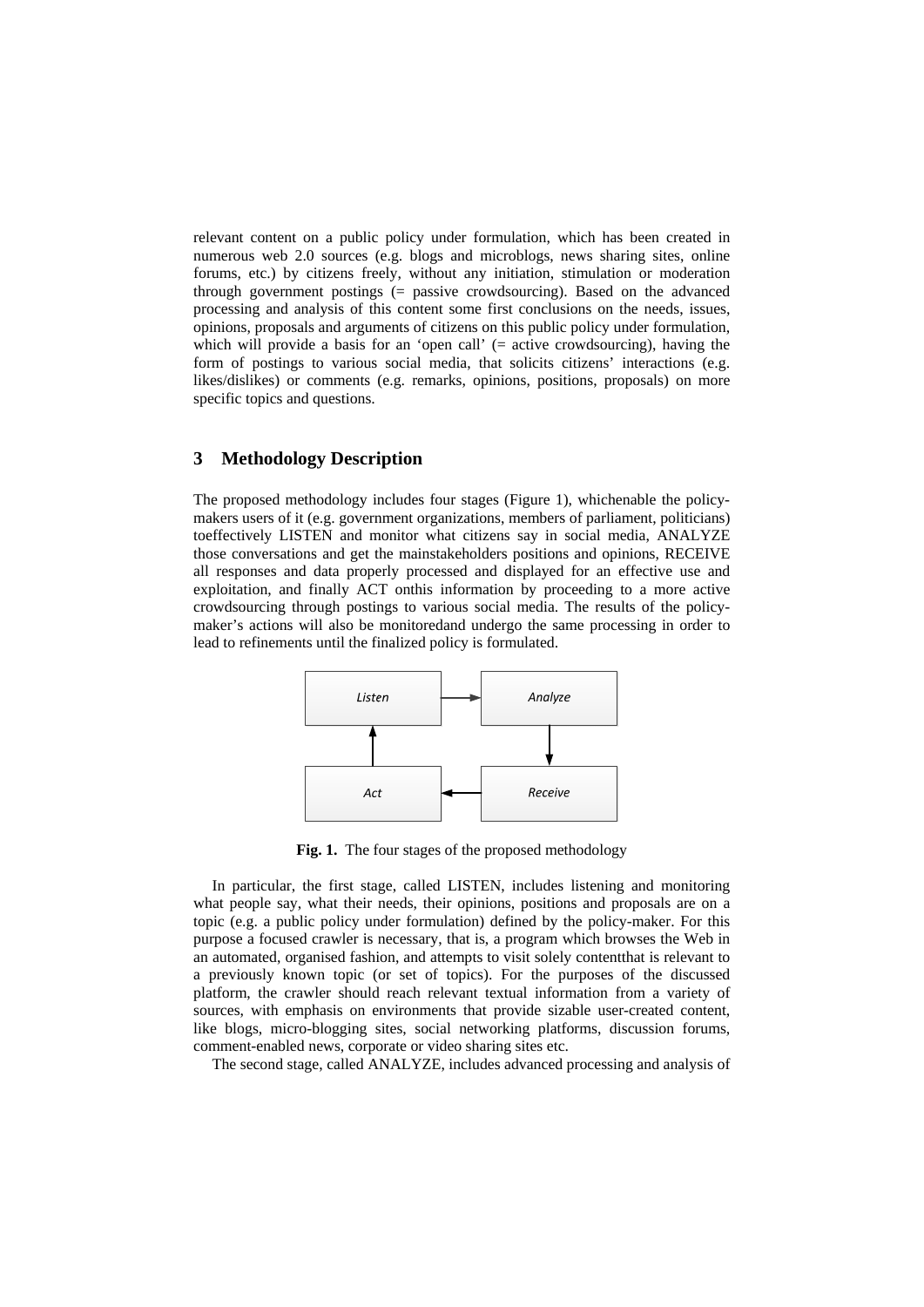the content, from which are identified relevant citizens' needs, opinions, concerns, proposals, sentiments and other information hidden within the citizens' conversations. As the majority of the available information is in textual form, the processes related to this stage will mainly make use of linguistic techniques. In particular, each web page found by the crawler in the previous stage will go through a series ofautomated analysis processes:

Language Detection, which will recognize the language used in the page.

- *Opinion and Argument Extraction*, with the use of the appropriate semantic similarity measures and inference mechanisms that will allow the identification of analysed content that is pertinent to the particular policy.

- *Sentiment Analysis*, using smart sentiment classifiers analyse the mentions, which recognize the polarity (positive, neutral, negative) of the elements identified above.

- *Argument Summarisation*, with the use of the appropriate algorithms for generating qualitative information about opposing arguments, in the form of anonymitypreserving and automatically-generated summaries.

The RECEIVE stage aims to present to the end-user (policy maker) the knowledge acquired from the previous phases in a complete, coherent and usable manner. The platform will provide an aggregated view of the discovered opinions, their polarity, their association with policy concepts and statements, and statistical indications of their significance and impact. With the use of visual analytics all related data will be presented into a visible form that highlights important features, including commonalities and/or discrepancies. In this context, all the data that comes from sources as diverse as blogs, online opinion polls and government reports are properly displayed for an effective use by the policy-maker.

The three stages above perform a 'passive crowdsourcing', where the policy maker collects and analyses content which has been created without his/her intervention or moderation. In the fourth stage, ACT, the policy maker uses the collected cluster of problems, needs and proposals to formulate a draft-policy agenda, which can be tested out against social opinion. This is going to be achieved by 'active crowdsourcing' where policy text is posted to various social media (e.g. blogs, Twitter, Facebook, YouTube, etc.), soliciting citizens' remarks, opinions, positions and proposals on it.

## **4 Platform Technological Architecture**

The methodology proposed in the previous section will be implemented and supported using an advanced ICT platform, which is going to be developed as part of the NOMAD project mentioned in the introduction. Its architecture is shown in Figure 2. Its main components are:

I. Policy Modeling Tool: Using advanced semantic representation technologies, it will model the particular policy, its domain and also topics and arguments relevant to the policy. It will be a user-friendly visual tool for semantic authoring, to be used by a domain expert with limiting expertise in knowledge representation technologies. It will be based on the ELEON Ontology Authoring Environment [44], developed by the National Center for Scientific Research 'Demokritos', which participates as a partner in the NOMAD project consortium. ELEON supports editing ontologies and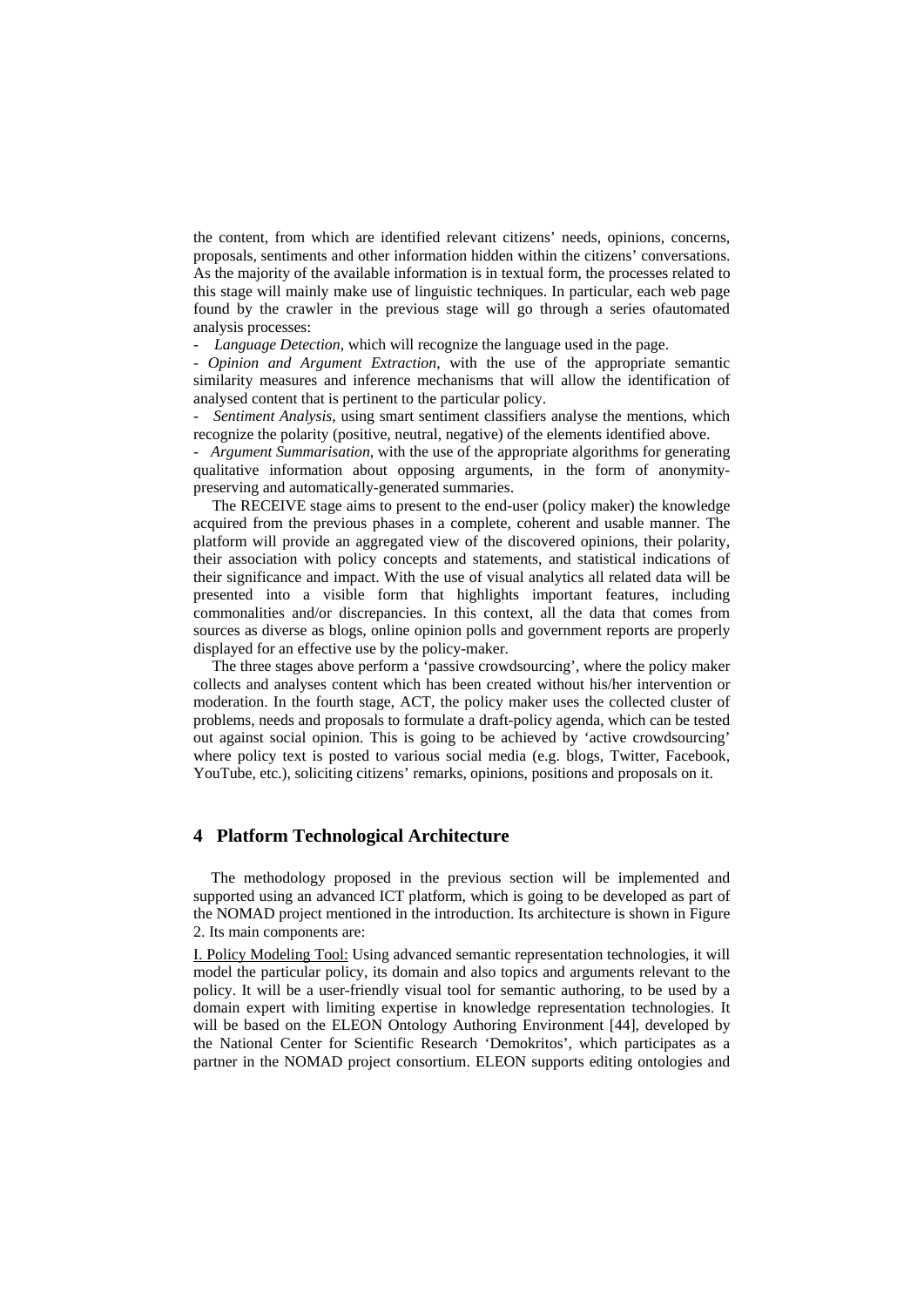relating such ontologies with linguistic resources that can be used to extract structured ontological information from text. It supports the author with a number of innovative methods for ontology checking [45] and auto-completion [46].

II. Data Acquisition Module: The envisioned system will include a set of topical crawling modules in order to access web information from a variety of Web 2.0 applications. The topics will be defined via the appropriate keywords or phrases. In accordance with the proposed methodology, we will focus on sources that ensure the acquisition of user-created content, in particular Twitter, Facebook, Google+, YouTube, blogs constructed with Blogger and WordPress, forums and community networks, etc. The different sources have distinct content characteristics, in terms of the median size of each semantically meaningful text segment (article, comment, status, tweet etc.) and the general characteristics of the participating public. Thus, the various crawling modules will use a differentiated method for determining the relevance of a segment to the policy model concepts. Furthermore, the crawlers will provide source-level demographic information for the acquired content (by analyzing the available metadata and incorporating source information by platforms like Alexa).

III. Linguistic Processing Pipeline: The acquired textual content will be processed by a linguistic pipeline, comprising all the necessary processes for extracting information from the examined sources. In general, standard linguistic analysis will be applied (sentence splitting, tokenization, POS-tagging) in order to produce a structured form of the available data for further processing.An important step for the association with the policy model concepts is the identification of named entities and in particular entities relevant to the domain under examination. Thus, a Named Entity Recognition and a Co-reference Resolution process are required in order to achieve the semantic association of the available content and the constructed policy model.For the implementation of the linguistic pipeline,there will be parameterized and used the relevant components and tools available in the Ellogon platform developed by NCSR 'Demokritos' [47] – [48], an open source, general purpose natural language engineering platform, which provides a large set of linguistic analysis components. The system will take into account content in three languages (English, Greek and German) for the components that are language-dependent.

IV. Opinion Mining &Argument Extraction: The process is three-fold; the first step is to identify the presence of an opinion (i.e. subjective statements) related to a concept pertinent to a given policy model; the second step is to extract arguments that relate to and support the identified opinion; the final step is to determine the polarity (positive, negative, neutral) of the statement towards the aforementioned concept.The identification of text segments that bear an opinion and –possibly- related arguments will rely on machine learning techniques, where the machine learning system is trained with annotated documents in selected topics and with domain-agnostic content (a subset of the initial acquired web content). The system will also retain demographic information derived from the characteristics of the content's source and linguistic characteristics of the actual text.The sentiment analysis sub-component will be based on existing tools developed by NCSR 'Demokritos' [49, 50] as well as on other open source tools and resources. The implemented algorithms take into account various intricacies of the language forms commonly used in the context of user-generated web content, such as metaphors, nuances, irony etc.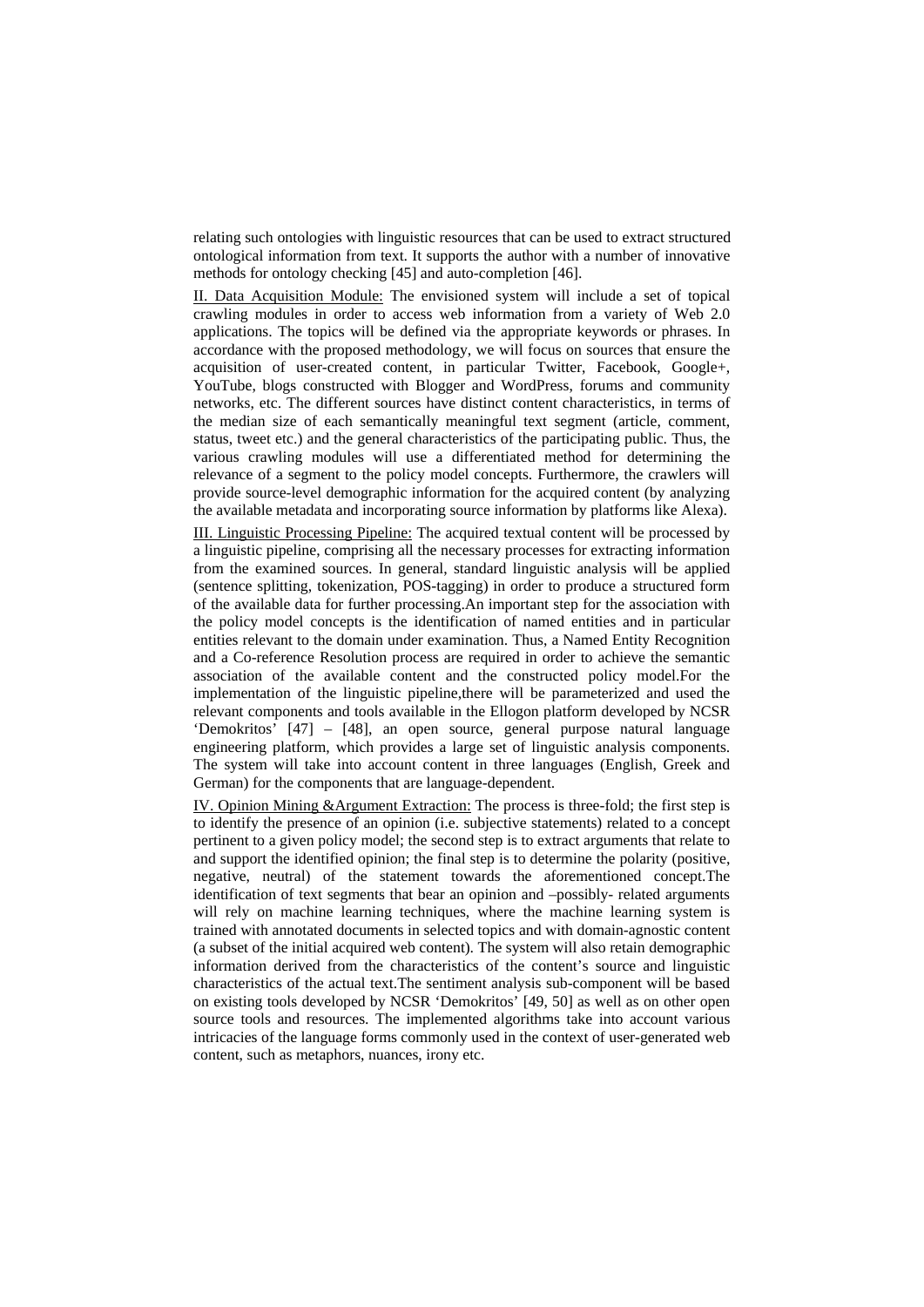V. Argument Summarization:The collected arguments and opinions and their relations to the various aspects and topics of the policy under formulation will be used in order to compile multi-dimensional quantitative data. The aggregation of individual arguments and opinions will be done in a manner which guarantees that the serveddata cannot be used to identify individual opinions and arguments. Furthermore, topical and geographical trends in each source (e.g., the tendency to discussions that pertain to particular places or topics) will be used to annotate sources, and the data crawled from them, with broad demographic and geographical properties. For example, a source can be annotated as a forum where mostly young people post, or one where mostly engineers post, or mostly Greeks, or mostly students of literature, etc. Such annotations will be exploited by the visualization component in order to offer a rich a multi-faceted presentation of the aggregated data.

VI. Social Reaction Visualization: This component will provide the policy maker with multi-faceted aggregates based on the results produced by the previous components, intuitively presented using information visualization and visual analytics techniques. We are going to explore the exploitation of visual analytics ideas and methods in the public policy formulation domain. The term visual analytics was introduced in the middle of the previous decade (2004-2005) in the research and development agenda [54, 55]. It describes a new multidisciplinary analytics field that combines various research areas including visualization, human computer interaction, data analysis, data management, geo-spatial and temporal data processing, spatial decision support and statistics. Application areas can be found wherever large amounts of data have to be analyzed. These include physics and astronomy, climate simulation, business intelligence and many more as stated in the European research roadmap [56]. However, currently there is no research concerning the exploitation of visual analytic tools and methods for supporting the policy making life cycle. Our research aims at filling this research gap.



**Fig. 2.** An abstract depiction of platform's technological architecture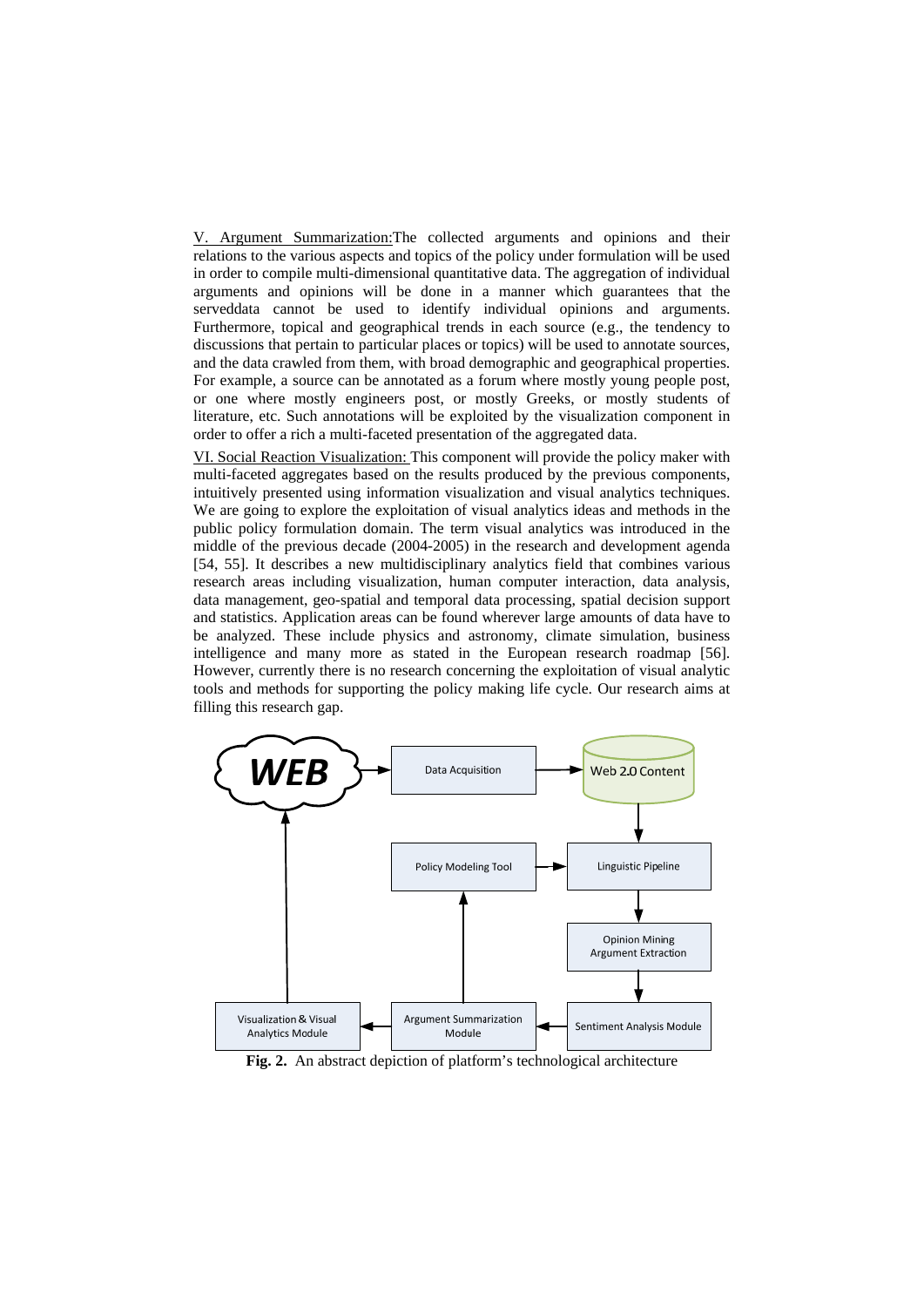## **5 Conclusions**

The first generation of e-participation has been based on the construction of official websites of government agencies, which provided to the citizens information on their activities and policies, and also capabilities for participation in consultations, whose topics and rules were defined fully by the government. Therefore it was highly government-controlled and had a top-down orientation. The limited use of these official websites and the emergence of web 2.0 social media leads to the gradual emergence of a second generation of e-participation, which is based oncontent (e.g. short or longer text, images, video) posted by government agencies to various social media, and then on the analysis of citizens' interactions with it (e.g. views, likes/dislikes, comments, etc.). This second generation of e-participation is less government-controlled and more citizens-controlled (as governments continue controlling the discussion topics to some extent - through making postings and initiating discussions on the topics they choose - but do not control the rules of the discussion - which are the ones defined by the social media). In the previous sections, a methodology has been proposed that leads to a third generation of eparticipation,exploiting also the web 2.0 social media, and characterised by even more citizens' control. It includes initially the search by government agencies for content on a public policy under formulation, which has been created in numerous web 2.0 sources (e.g. blogs and micro-blogs, news sharing sites, online forums, etc.) by citizens freely, without any initiation, stimulation or moderation through government postings. This content is retrieved, centrally stored andprocessed using various advanced techniques in order to extract from it citizens' opinions, issues, arguments and proposals on the particular policy, identify their sentiments (positive or negative), and finally summarize and visualize them.

The proposed methodology allows the exploitation of the vast amount of usergenerated content created in numerous Web 2.0 social media for supporting governments in understanding better the needs, wishes and beliefs of citizens, and creating better and more socially rooted policies. It can enable a more bottom-up eparticipation and public policy formulation, which can offer significant benefits: it can provide new fresh ideas concerning needs and problems of society, ways of addressing them, advantages and disadvantages of the latter; also, it can lead to the identification of cultural, social and economic changes that require government action, and to overcoming obsolete government agencies stereotypes in understanding social problems and needs and designing solutions. Also, it provides guidance for the application of crowdsourcing by government agencies, in a novel 'extended' form, which includes both 'passive crowdsourcing' (non-moderated) and 'active crowdsourcing' (moderated) stages. In this way more valuable 'tacit knowledge' on important social problems and needs, and policy options for addressing them, which is possessed by large numbers of citizens, can be transformed into 'explicit (codified) knowledge' that can be used by government for designing better and more socially rooted policies.

The proposed methodology will be further validated in the NOMAD project. Initially, based on user requirements analysis, the ICT platform that will support the implementation of the methodology (see Figure 2) will be developed. Then, the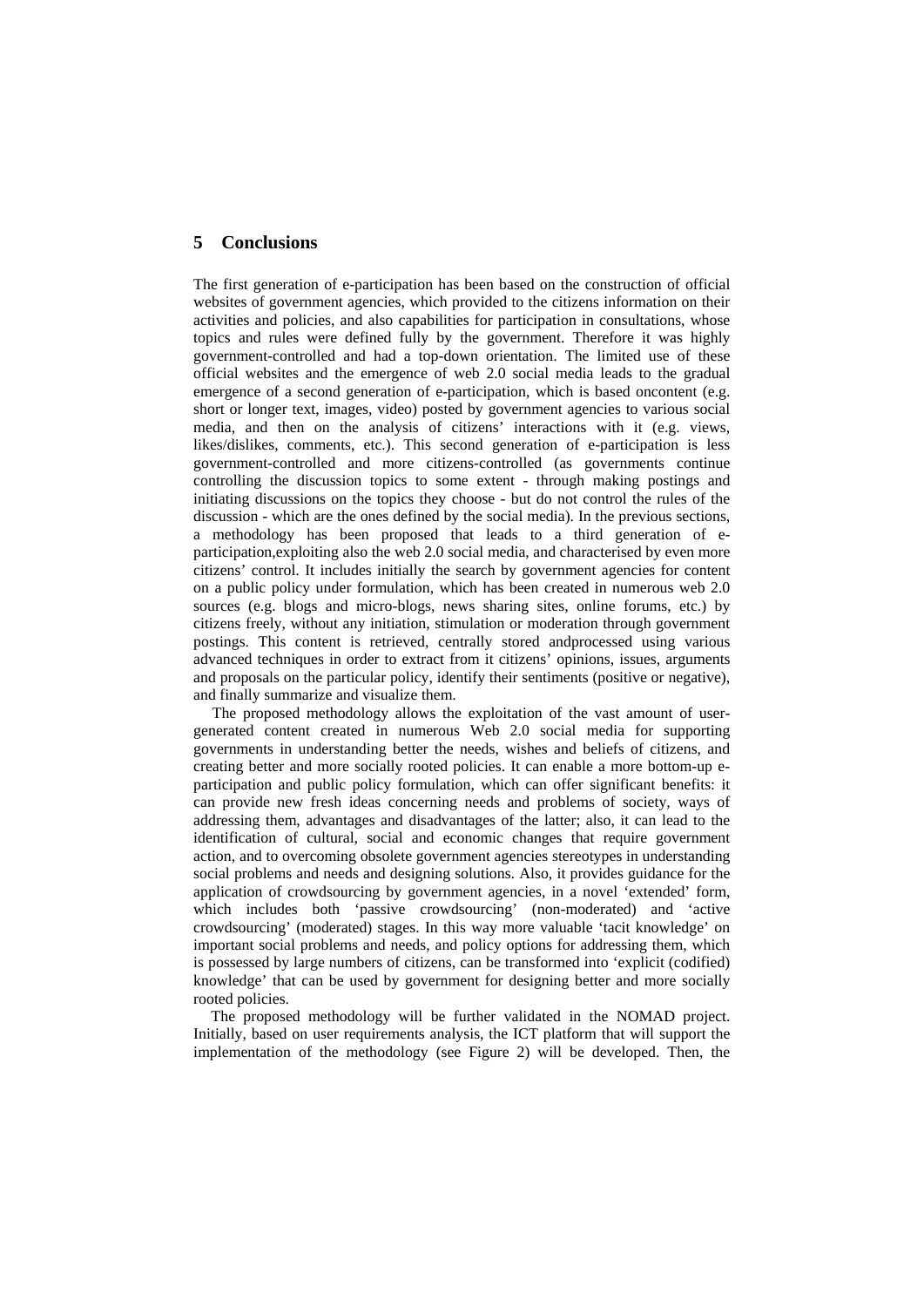proposed methodology and the above platform will be validated through a number of pilots in real life conditions, so that their added value in the policy making process can be assessed. In particular, in the above pilots it will be examined to what extent the platform is user-friendly and also functions correctly and effectively, to what extent this methodology can provide the abovementioned benefits and value, and what improvements of them should be made. In general, further research is required concerning methodologies and tools for the application of crowdsourcing by government agencies for increasing the bottom-up dimensions of public policy formulation.

## **Acknowledgements**

The research leading to these results has received funding from the European Union  $7<sup>th</sup>$ Framework Programme under grant agreement n° 288513 (NOMAD - Policy Formulation and Validation through non moderated crowdsourcing). For more details see<http://www.nomad-project.eu/>

## **References**

- 1. Pateman, C.: Participation and Democratic Theory. University Press, Cambridge (1970)
- 2. Barber, B.: Strong Democracy. University of California Press, Berkeley (1984)
- 3. Held, D.: Models of Participation. Polity Press, Cambridge (1987)
- 4. Rowe, G., Frewer, L.J.: Public Participation Methods: A Framework for Evaluation. Science, Technology & Human Values 25(1), 3-29 (2000)
- 5. Rowe, G., Frewer, L.J.: Evaluating Public-Participation Exercises: A Research Agenda. Science, Technology, & Human Values 29(4), 512-57 (2004)
- 6. Organization for Economic Co-operation & Development: Citizens as Partners Information, Consultation and Public Participation in Policy-Making. OECD Publication Service, Paris (2001a)
- 7. Organization for Economic Co-operation & Development: Engaging Citizens in Policymaking: Information, Consultation and Public Participation - PUMA Policy Brief, OECD Publication Service, Paris (2001b).
- 8. Organization for Economic Co-operation & Development: Evaluating Public Participation in Policy Making. OECD Publication Service, Paris (2004).
- 9. Organization for Economic Co-operation & Development (OECD): Engaging Citizens Online for Better Policy-making- Policy Brief. OECD Publication Service, Paris (2003)
- 10. Organization for Economic Co-operation & Development (OECD): Promise and Problems of e-Democracy: Challenges of Online Citizen Engagement. OECD Publication Service, Paris (2004)
- 11. Timmers,P.: Agenda for eDemocracy an EU perspective. European Commission (2007)
- 12.Saebo, O., Rose, J., Flak, L.S.: The shape of eParticipation: Characterizing an emerging research area. Government Information Quarterly 25, 400-428 (2008).
- 13.Loukis, E., Macintosh, A., Charalabidis, Y.: Editorial of the Special Issue on E-Participation in Southern Europe and the Balkans: Issues of democracy and participation via electronic media. Journal of Balkan and Near East Studies 13(1), 1-12 (2011).
- 14. Ferro, E., Molinari, F.: Making Sense of Gov 2.0 Strategies: No Citizens, No Party. In: Prosser, A. and Parycek, P. (eds) Proceedings of EDEM 2009 (2009).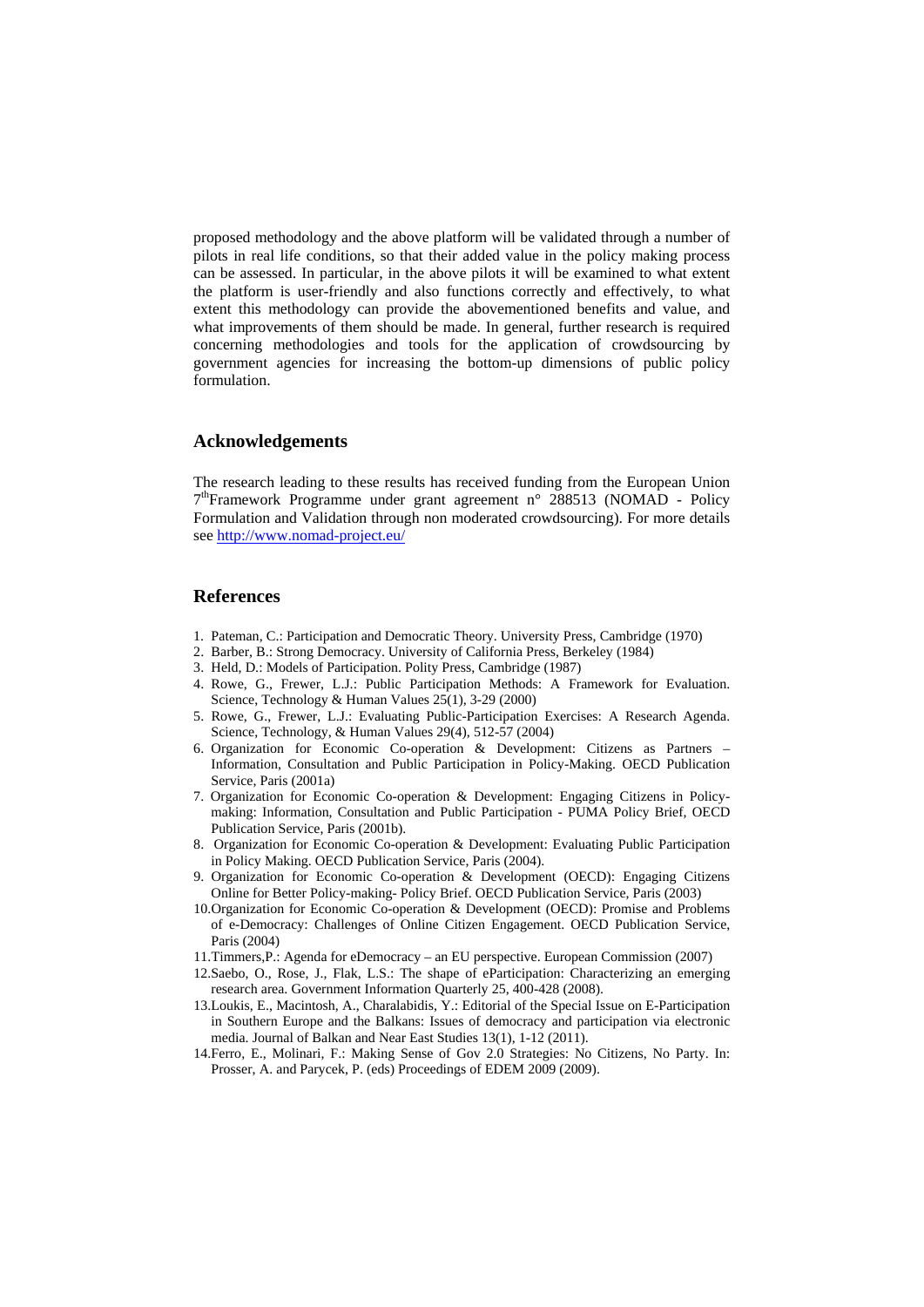- 15. Chadwick, A.: Guest Editor's Introduction: The Internet and Politics in Flux. Journal of Information Technology and Politics 6(3-4), 195-196 (2009)
- 16.Honeycutt, C., Herring, S. C.. Beyond Microblogging: Conversation and Collaboration via Twitter. In: Proceedings of the 42nd Hawaii International Conference on System Sciences (HICSS), Waikoloa, Big Island, Hawaii (2009)
- 17.Agarwal, N., Lim, M., Wigand, R.: Finding her Master's Voice: the Power of Collective Action among Female Muslim Bloggers. In: Proceedings of the 19th European Conference on Information Systems (ECIS) 2011, Helsinki, Finland (2011)
- 18.Larsson, A., Moe, H.: Who Tweets? Tracking Microblogging Use in the 2010 Swedish Election Campaign. In: Proceedings of the 19th European Conference on Information Systems (ECIS) 2011, Helsinki, Finland (2011)
- 19. Osimo, D.: Web 2.0 in Government: Why and How? JRC Scientific and Technical Reports. European Commission, Joint Research Centre, Institute for Prospective Technological Studies (2008), retrieved online at: <http://ftp.jrc.es/EURdoc/JRC45269.pdf>
- 20.Tapscott, D., Williams, A. D., Herman, D.: Government 2.0: Transforming Government and Governance for the Twenty First Century. nGenera Corporation (2008)
- 21.Meijer, A., Thaens, M.: Alignment 2.0: Strategic use of new internet technologies in govrnment. Government Information Quarterly 27, 113–121(2010)
- 22. Charalabidis, Y., Loukis, E.: Transforming Government Agencies' Approach to eParticipation through Efficient Exploitation of Social Media. In: Proceedings of the European Conference on Information Systems (ECIS) 2011, Helsinki, Finland (2011)
- 23.United Nations: e-Government Readiness Knowledge Base, 2007
- 24.United Nations: e-Government Survey 2008: From eGovernment to Connected Governance, 2008
- 25.Santucci, D.: Studying e-petitions: State of the art and challenges. In: ESF-LIU Conference on Electronic Democracy, Vadstena, Sweden (2007)
- 26.Cruickshank P., Edelmann N., Smith C.: Signing an e-Petition as a Transition from Lurking to Particiption. In Tambouris E., Macintosh A., Glassey O. (Eds.) Second IFIP International Conference on Electronic Participation – ePart 2010, Lausanne, Switzerland (2010).
- 27.Panopoulou, E., Tambouris, E., Sanchez-Nielsen, E., Zotou, M., Tarabanis, K.: Learning from eParticipation initiatives of regional and local level authorities in Greece and Spain. Journal of Balkan and Near Eastern Studies 13(1), 13-35 (2011)
- 28.Medaglia, R.: Measuring the diffusion of eParticipation: a survey on Italian local government. Information Polity. An International Journal of Government and Democracy in the Information Age 12(4), 265-280 (2008)
- 29.Mau, B., Leonard, J. and The Institute Without Boundaries: Massive Change. Phaidon, New York (2004)
- 30.Lévy, P.: Collective Intelligence: Mankind's Emerging World in Cyberspace. Plenum, New York (1997).
- 31.Surowiecki, J.: The Wisdom of Crowds: Why the Many are Smarter than the Few and How Collective Wisdom Shapes Business, Economies, Societies, and Nations. Doubleday, New York (2004)
- 32.Brabham, D.C.: Crowdsourcing as a Model for Problem Solving An Introduction and Cases. Convergence: The International Journal of Research into New Media Technologies 14(1), 75–90 (2008)
- 33.Howe, J.: The Rise of Crowdsourcing. Wired 14(6), (2006), retrieved from http://www.wired.com/wired/archive/14.06/crowds.html.
- 34.Brabham, D.C.: Crowdsourcing: A Model for Leveraging Online Communities. In: A. Delwiche and J. Henderson (Eds.) The Routledge Handbook of Participative Cultures, Routledge (2012)